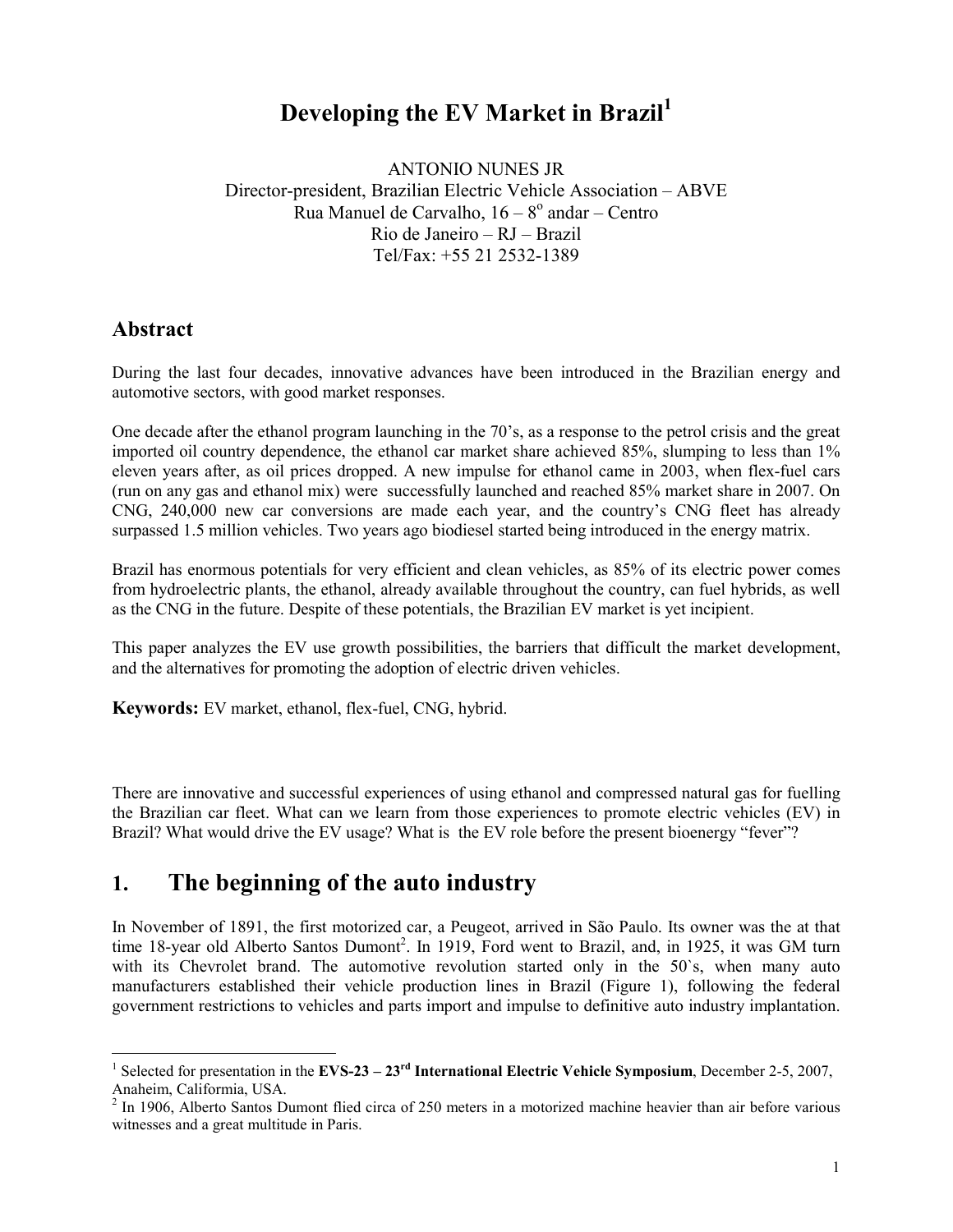In 1953, the state-owned oil company Petrobras (Petróleo Brasileiro S.A.) was created, and the state oil monopoly was established ([1]).



#### **Annual sales of vehicles in Brazil**

Figure 1: Evolution of vehicle sales in Brazil (1937 – 1978)

#### **2. The Pro-alcohol**

 $\overline{a}$ 

The interest in the use of alcohol (ethanol) from sugar cane<sup>3</sup> for fueling vehicles dates from the very beginning of the 20<sup>th</sup> century. But it effectively started when the 1931 Federal Decree 19717 obliged to mix 5% of alcohol into the imported gas. During the World War II, the mixture increased to 42%, due to the difficulties of gas supplying. Throughout the 50's and 60's, the mixture percentage reduced sensibly, dropping to 2.9% at the beginning of the 70's.

As a response to oil crisis (Figure 2) and the great country dependence of imported oil in the  $70^{\circ}$ s<sup>4</sup>, the government increased gas prices and implement restriction for selling gas in Sundays. In 1975, launched the *Pro-alcohol - National Alcohol Program* (Ethanol Program). The Pro-alcohol included the use of ethanol to fuel cars in order to reduce country's imported oil dependence. Federal government decision guaranteed the availability of ethanol in the fuel stations throughout the country, and, to be accepted by

<sup>&</sup>lt;sup>3</sup> Sugar cane was introduced in Brazil by the Portuguese people in 1532 and since the  $17<sup>th</sup>$  century the country has been a big sugar exporter.

<sup>&</sup>lt;sup>4</sup> The oil crisis increased the imported oil expenses from US\$ 600 million in 1973 to US\$ 2.5 billion in 1974, an enormous impact on the Brazilian Balance of Payments.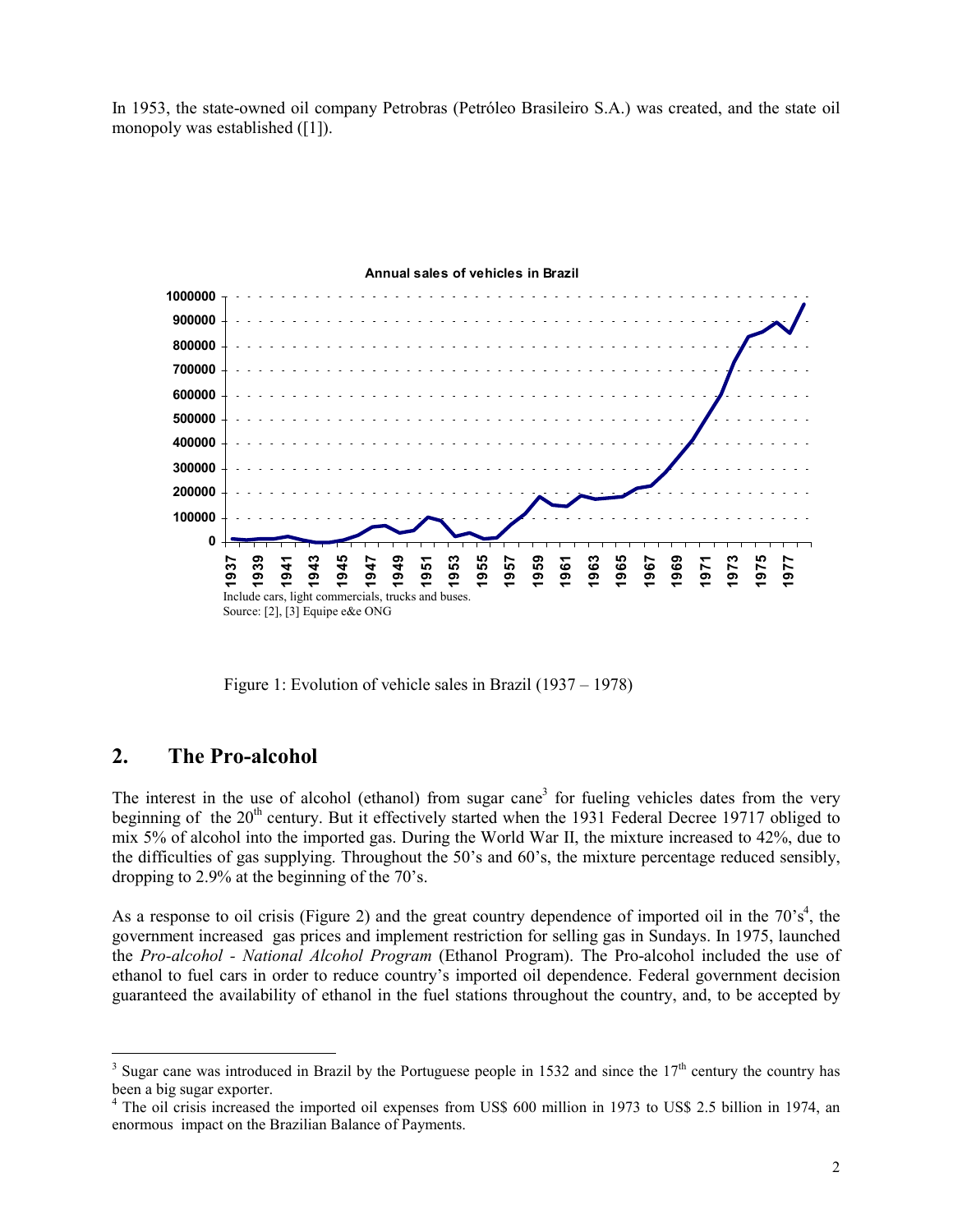the consumer, the alcohol price had to be set lower than gas price  $(\leq 65\%)$ . A subsidy had to be created. Conversions of gas fueled vehicles to alcohol fueled ones was stimulated.



Figure 2: Oil price evolution (1972 – 2006)

After the overcoming the main technical difficulties with metallic materials (corrosion), elastomers (chemical attack) and engine functioning (cold start, compression ratio) with the new fuel by the auto industry, the organization of the ethanol production and distribution, and the approval of the taxes and other incentives for purchasing the new fuel cars, the ethanol vehicle market share reached 85% in 1985. Federal, state and municipal government and state-owned companies fleet managers, following government decision, acquired alcohol vehicles for expanding and renewing their fleets. In the period 1983 – 1988, alcohol vehicles sales represented more than 75% of total vehicles sales and 5.4 million alcohol vehicles were sold from 1979 to 1996. However, as a consequence of the oil prices dropping during the second half of the 80's alcohol vehicle market share slumped to less than 1% in 1996 (Figure 3).

The Pro-alcohol also obliged the increasing the ethanol percentage in the gas, and nowadays all gas sold in the country has mixed 24% of ethanol.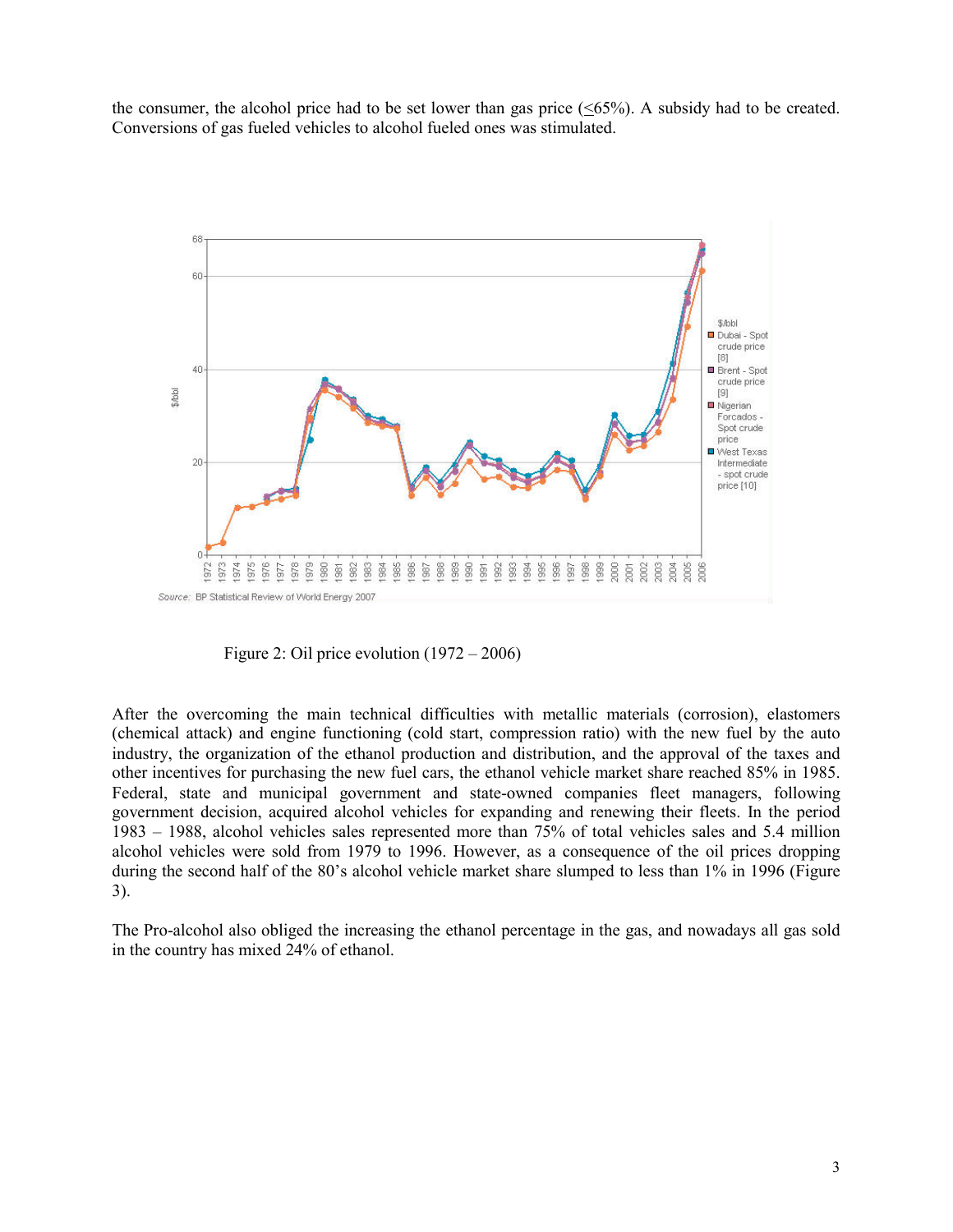

## **3. The self-sufficiency in oil**

By 70's oil crisis, Brazil imported nearly all its crude oil and the economy almost got into state of total collapse. Since then Petrobras has improved investments on oil exploration through innovative techniques and equipment to find in and pump up crude oil from profound sea (2 or more km), as well as, in people training. Today produces more than 1.8 million barrels/day and recently have reached its self-sufficiency in oil (Figure 4).

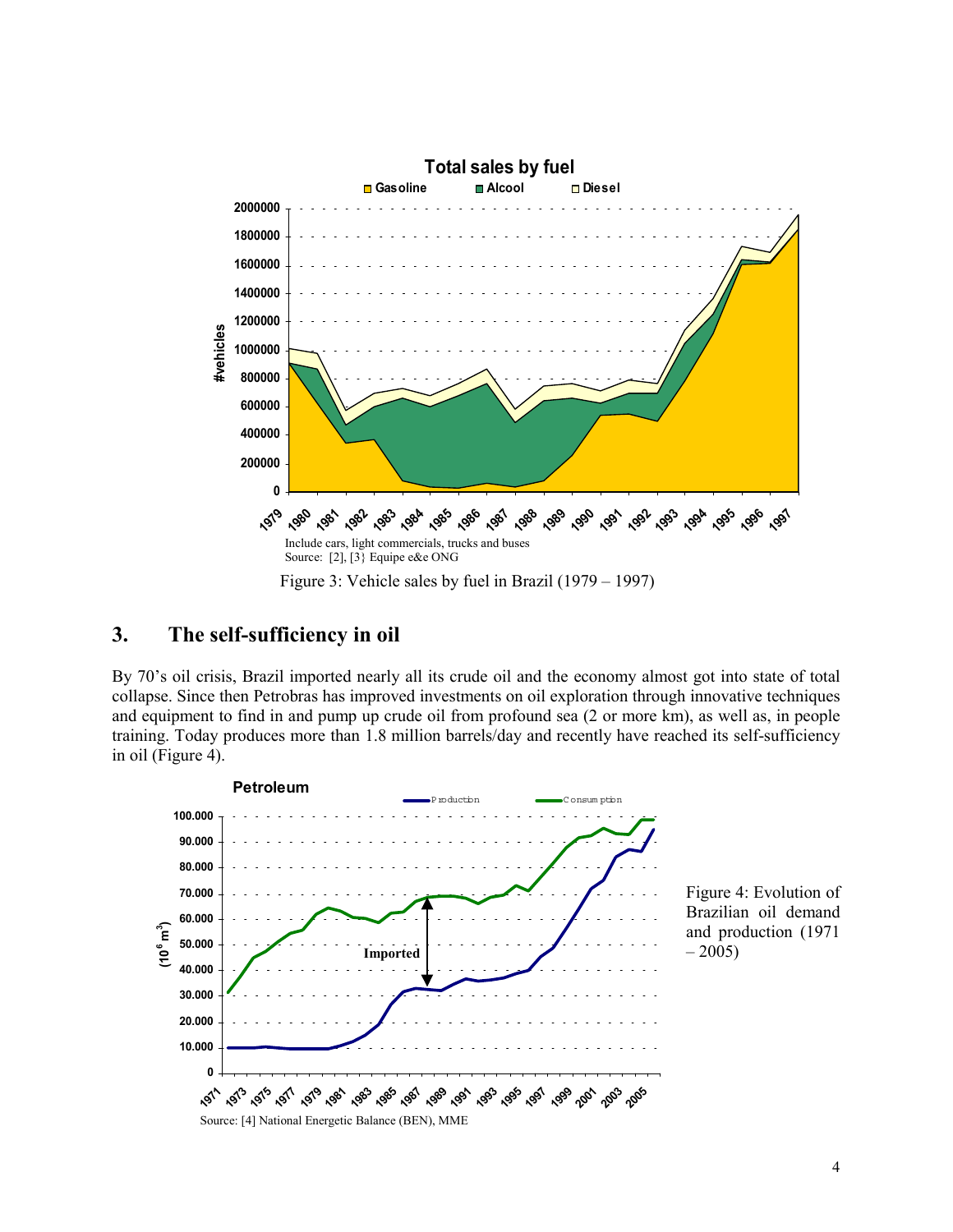## **4. The flex-fuel cars**

The bi-fuel (or flex-fuel) technology -- the engine accepts any mix of gas and ethanol -- was introduced in 2003 and 85% of the passenger car and light commercials sold from January to July of 2007 were of this new technology. Although flex-fuel cars are, under some conditions, less efficient (-5% to -2%) than gas or ethanol fueled cars, consumers preferred them. They don't have do decide on their vehicle fuel at the car purchase moment, but at the fuel station and one may find ethanol pumps in almost all fueling stations of the country. The main manufacturers have offered flex-fuel technology in nearly all their models. As can be seen in the Table 1, alcohol and gas vehicles are being substituted for flex-fuel ones.

|  | Table 1: National passenger car and light commercial sales in Brazil (2002 – 2007) |  |
|--|------------------------------------------------------------------------------------|--|
|  |                                                                                    |  |

| <b>Type of fuel</b>       | 2002    |          | 2003    |       | 2004    |       | 2005    |          | 2006    |          | $2007^2$ |       |
|---------------------------|---------|----------|---------|-------|---------|-------|---------|----------|---------|----------|----------|-------|
|                           | Qty     | $\%$     | Qty     | $\%$  | Qty     | $\%$  | Qty     | $\%$     | Qty     | $\%$     | Qty      | $\%$  |
| <b>Alcohol</b>            | 55961   | 4.5%     | 36358   | 3.0%  | 49329   | 3.4%  | 49860   | 3.1%     | 1065    | 0.1%     | 1556     | 0.1%  |
| Gasoline                  | 1134523 | $92,2\%$ | 108543  | 90,0% | 1037987 | 70,9% | 644614  | 39.9%    | 333658  | $18,2\%$ | 135796   | 10,9% |
| $Flex$ -fuel <sup>1</sup> |         | $0.0\%$  | 48100   | 3.9%  | 330000  | 22.5% | 846710  | $52.4\%$ | 1424112 | .5%      | 1061286  | 85,4% |
| <b>Diesel</b>             | 39779   | 3.2%     | 38054   | 3.1%  | 47118   | 3.2%  | 74401   | 4.6%     | 78636   | 4,3%     | 43930    | 3.5%  |
| <b>Total</b>              | 1230263 |          | 1231055 |       | 1464434 |       | 1615585 |          | 1837471 |          | 1242568  |       |

Obs: <sup>1</sup> 2003 and 2004 flex-fuel quantities are estimated. <sup>2</sup> Period: jan-jul/07. Source: [5] ANFAVEA - Associação Nacional dos Fabricantes de Veículos Automotores

Nowadays 12% of the Brazilian total fleet is flex-fuel and in 2013, this figure will reach 52% ([6]). Ethanol production from sugar cane is very competitive<sup>5</sup> and has grown fast lately (Figure 5).

Flex-fuel technology is being tested in motorcycles. We can forecast a quick market penetration<sup>6</sup>, considering the interest in flex-fuel cars showed by the Brazilian consumers.



Figure 5: Growth of ethanol production in Brazil (1975 – 2007)

<sup>&</sup>lt;sup>5</sup> Productivity: 7,000 liters/ha; 8.3 energy units/one fossil energy and US\$ 0.3/liter in the production plant.

<sup>&</sup>lt;sup>6</sup> Motorcycle market has grown fast lately in Brazil: 1.3 million motorcycles were sold in 2006, and an estimated 1.5 million motorcycles will be sold in 2007.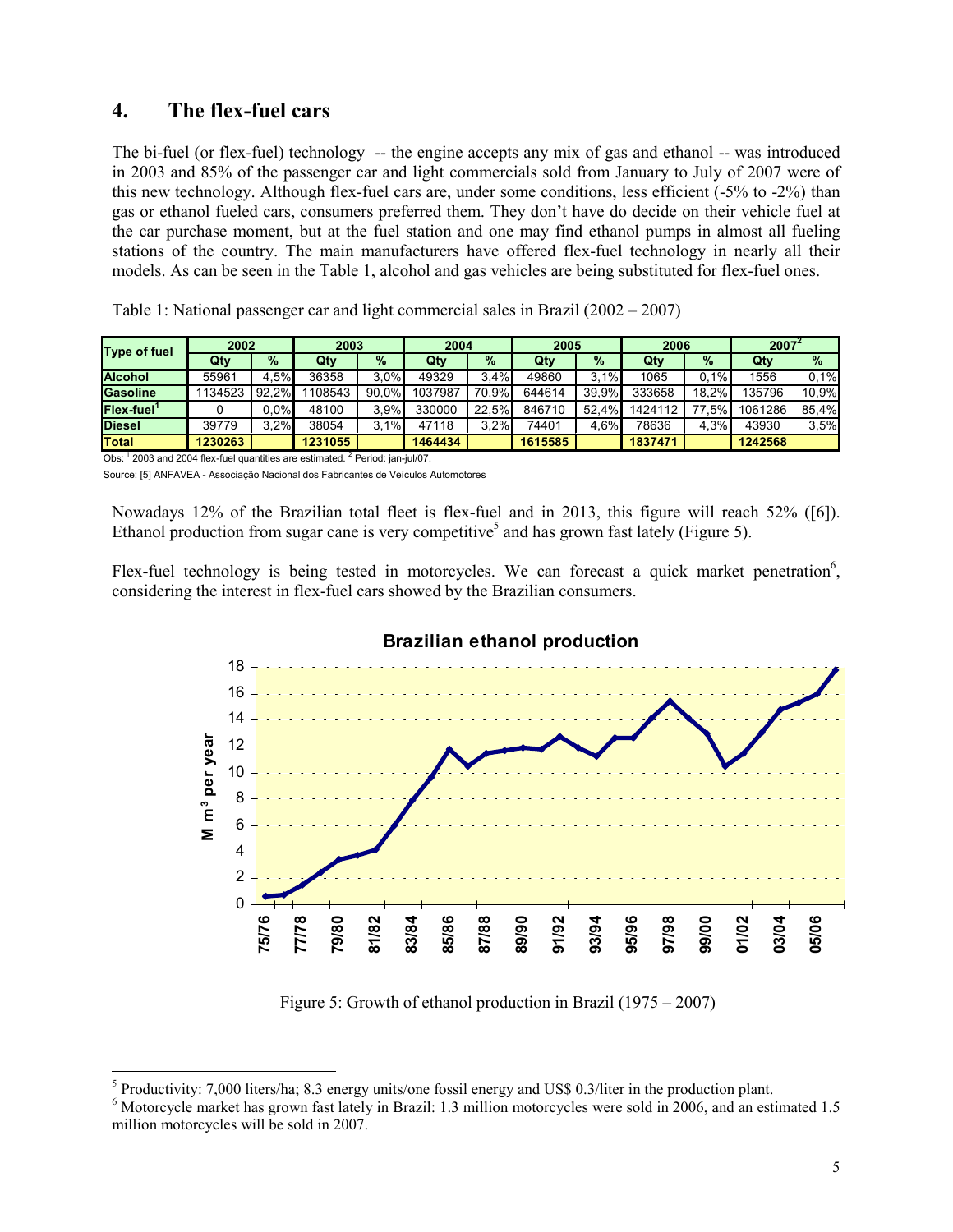#### **5. The CNG cars**

In the beginning of the 90's, the government authorized the use of CNG (compressed natural gas) for fueling taxis and companies fleet vehicles. Due to the low CNG price at pumping station established (see the Table 2), the interest in adapting vehicles increase quickly. But the very limited CNG distribution caused a shortage, inhibiting new cars adaptations.

| Fuel           | Cost/fuel<br>volume*   | Fuel<br>economy      | Cost per<br>km |  |
|----------------|------------------------|----------------------|----------------|--|
| Gas            | R\$ 2.65/1             | $10 \text{ km}/l$    | R\$ 0.265      |  |
| <b>Ethanol</b> | R\$ 1.75/1             | $8 \text{ km}/l$     | R\$ 0.219      |  |
| <b>CNG</b>     | R\$1.22/m <sup>3</sup> | 13 km/m <sup>3</sup> | R\$ 0.094      |  |

Table 2: Fuel cost comparison

\* National average in June, 2007.

From the mid 90's on, a tax exemption was created for CNG taxis, particular vehicles were authorized to be fueled by CNG, CNG distribution was expanded<sup>7</sup>, and marketing campaigns emphasized the environmental benefits of natural gas. The quantity of CNG cars start growing fast (Figure 6).



Figure 6: CNG vehicle fleet growth

 $\overline{a}$ 

There are only one CNG car model sold by a manufacturer. The common way to have a CNG car is to "convert" a gas, alcohol or flex-fuel one to run fueled by CNG. The conversion is quite simple<sup>8</sup> and costs

<sup>&</sup>lt;sup>7</sup> There were 1,516 CNG stations in Brazil in September, 2007. They are distributed along 220 cities of 19 states; 453 were in Rio de Janeiro and 455 in São Paulo. By the end of 2005, according to Petroleum National Agency (ANP), there was 35.6 thousands fuel stations in Brazil.<br><sup>8</sup> The GNC cylinder (s), high and low pressure tubes, pressure control device, supply valve, fuel switch, and system

condition gauges are installed and no original part is removed from the vehicle. The power of the vehicle reduced by  $8\%$  to 12%, when running on CNG. The CNG cylinder occupies 0.2 to 0.4  $\text{m}^3$  of the car trunk.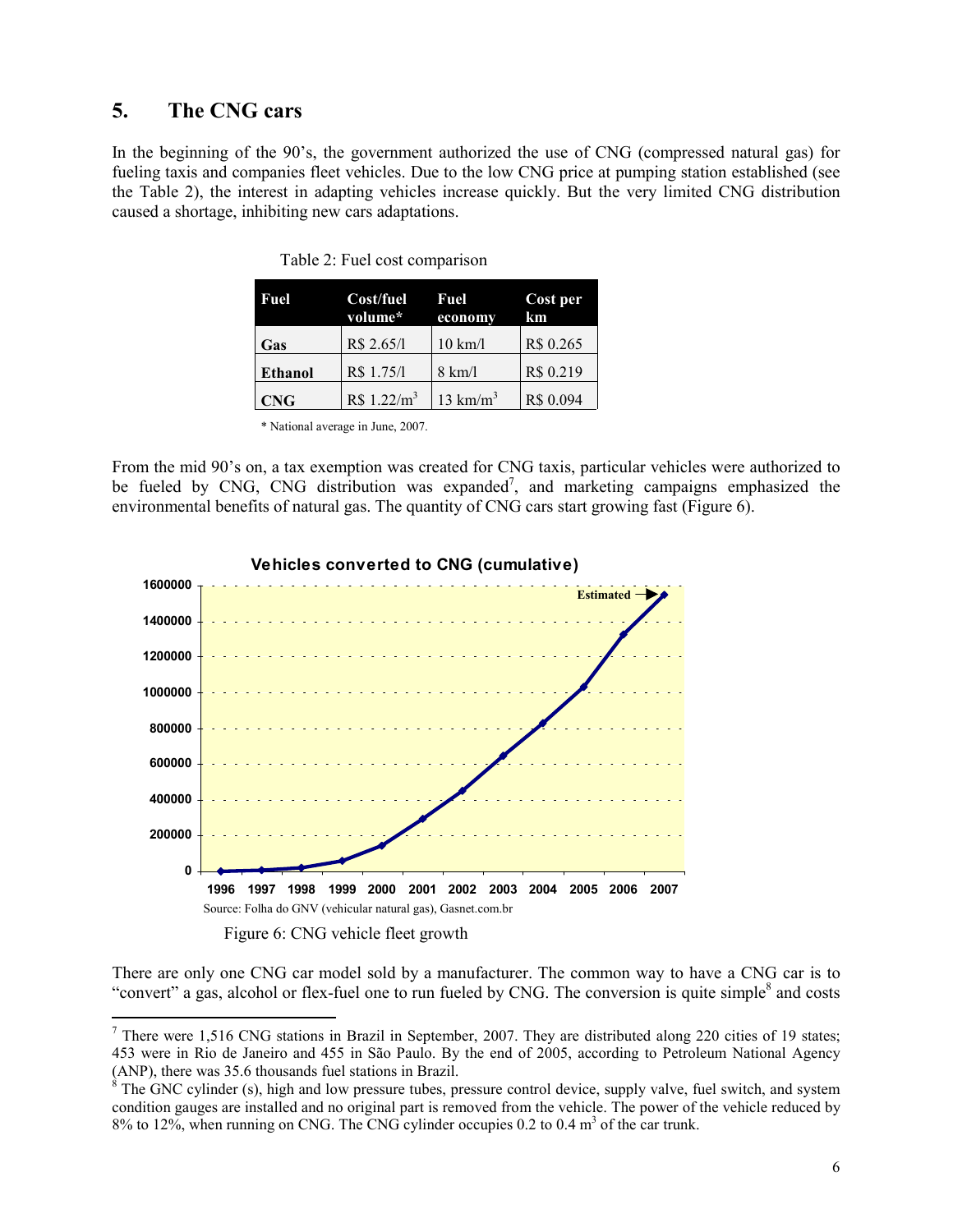around US\$ 800 to 2,000, depending on the car model and conversion kit quality. The converted car becomes a bi- or tri-fuel vehicle. The payback period for this "investment" is from 5 to 12 months, depending on car usage, and can be shorter in some cases. In Rio de Janeiro, for instance, that conversion cost is quickly compensated by the 75% reduction on the annual tax on motor vehicle ownership fee<sup>9</sup>.

Today there are more than 1.5 million vehicles using this alternative fuel in the country. Although the use of natural gas in vehicles is a very inefficient one<sup> $10$ </sup> and introduces additional weight and loss of trunk volume, the conversions to CNG continue growing fast – circa of 240 thousands per year --, as the availability of CNG pumps grows throughout the country, the tax incentives benefit them and the conversion costs drop.

# **6. The biodiesel**

A new government fuel program was recently launched to produce, distribute and use biodiesel mainly in heavy trucks, buses, and light commercials. To promote the use of biodiesel, the federal government established in 2005 the mixture of 2% of biodiesel into diesel (B2) sold around the country from 2008 until 2012, and 5% (B5) after 2012 ([7]). B20 and higher mixtures of biodiesel into diesel are being tested  $([8])$ .

The Brazilian biodiesel program considers technical and economic aspects of production and use of the biosiesel, with focus on social inclusion and regional development via job and income generation. Biodiesel can be produced from various vegetal oils (castor bean, Afro-Brazilian oil-palm, peanut, cotton, coconut, soy, palm, "pinhão manso", sunflower, and others), animal fat, and residual oils and fats. Many incentives (fiscal, financing, and so on) has been created for improving biodiesel production.

## **7. Electric vehicles for Brazil**

During the last four decades, innovative advances were successfully introduced in Brazilian energy and automotive sectors, with good market responses. The increase of the electric vehicles in Brazilian road and non-road fleets is indeed advantageous:

- o The electric power in Brazil is environmentally recommended to be used in EVs, as more than 85% of it comes from hydroelectric.
- o Ethanol fueled hybrid vehicles are another very interesting option for Brazil, as this renewable fuel is already available throughout the country.
- o Could help reducing the imports of some fuels, like natural gas and diesel.
- o Would help ensuring Brazilian auto-sufficiency in oil for many additional years, considering the greater efficiency of EVs.
- o Could help increasing the exports of various fuels.
- o Would improve public health and people life quality, reducing expenses with hospitals, medicines, labor absences, and so on.
- o Would improve Brazilian competitiveness.

 $\overline{a}$ 

 $9$  Annual state tax on motor vehicle ownership (IPVA – Imposto sobre Propriedade de Veículos Automotores).

<sup>&</sup>lt;sup>10</sup> Only 13 to 15% of the natural gas energy is used for the vehicle traction.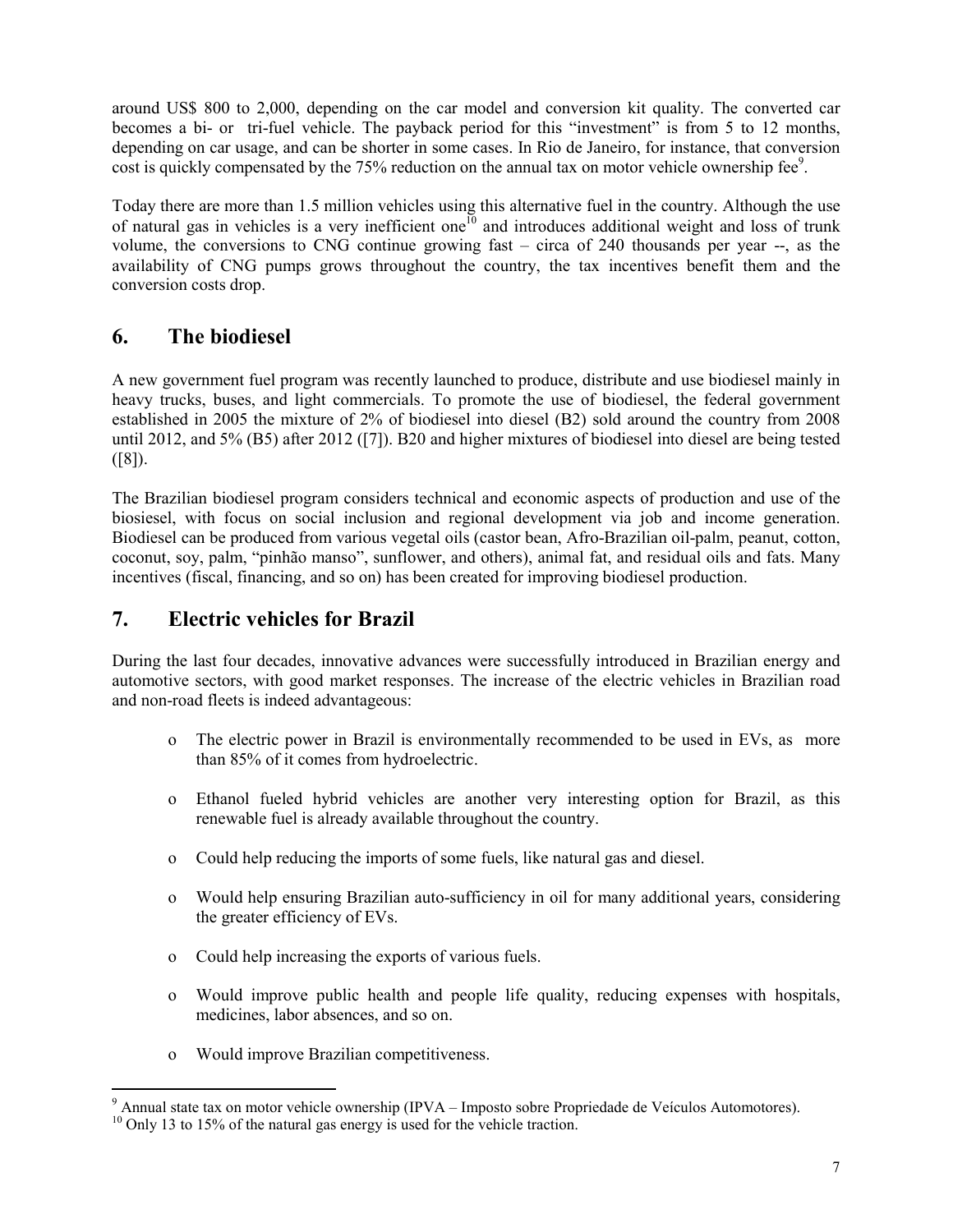- o Would contribute for reducing greenhouse gases.
- o Would increase the comfort in the transport.
- o Could help attracting investors and promoting the development or introduction of new technology in the country.
- o Would create job opportunities for technical and managerial functions.

On the other hand, there are many economic, fiscal, cultural, legal, and regulatory barriers which impede or difficult the growing of the Brazilian EV market:

- o Initial acquisition costs of the EVs are high and it is necessary many years to compensate the difference when compared to a gas, alcohol or flex-fuel equivalent car. They can't compete with the "cheap" conversion to CNG. A battery electric car run 5 to 6 km with a kWh, and then would spend R\$ 0,010 to R\$ 0,0083 /km (considering the residential power price: R\$ 0,50/kWh), the same cost level per km of CNG cars (See Table 2).
- o People in general do not know electric vehicles (their characteristics, advantages and disadvantages, availability, and so on), nor the majority of government and companies decision makers do.
- o Various electric vehicles are already manufactured and/or commercialized today in Brazil: bicycles, small scooters, forklifts, wheelchairs, hybrid electric buses (one of them is an hybrid plug-in), and various types of vehicles for use in restricted areas – not in public roads -- for transportation of people and/or load. Hybrid or battery electric cars for circulating in public roads are not manufactured or sold in Brazil yet. But normally the companies are small and advertise very little their products.
- o EVs practically do not exist in the present Brazilian legislation and regulation, making difficulty their commercialization, registering and driving.
- o There are very few incentives for buying and using an EV ([9]).
- o Emissions limits for vehicles are much less demanding in Brazil than in Europe, US and Japan. It isn't very hard for manufacturers to accomplish them with their conventional vehicles.
- o People in general believe that global warming will be solved by substituting oil sub-products for ethanol, biodiesel and natural gas (!!) and that Brazil has all the fuel it needs and doesn't need to reduce consumption.

From Pro-alcohol program, flex-fuel and CNG programs, one could observe that:

- o Government decisions are mandatory.
- o The involvement of the big auto manufacturers and fuel producers is fundamental.
- o Consumers appreciate novelties and accept taking risks.
- o Accept to pay a small additional price to have more flexibility and convenience.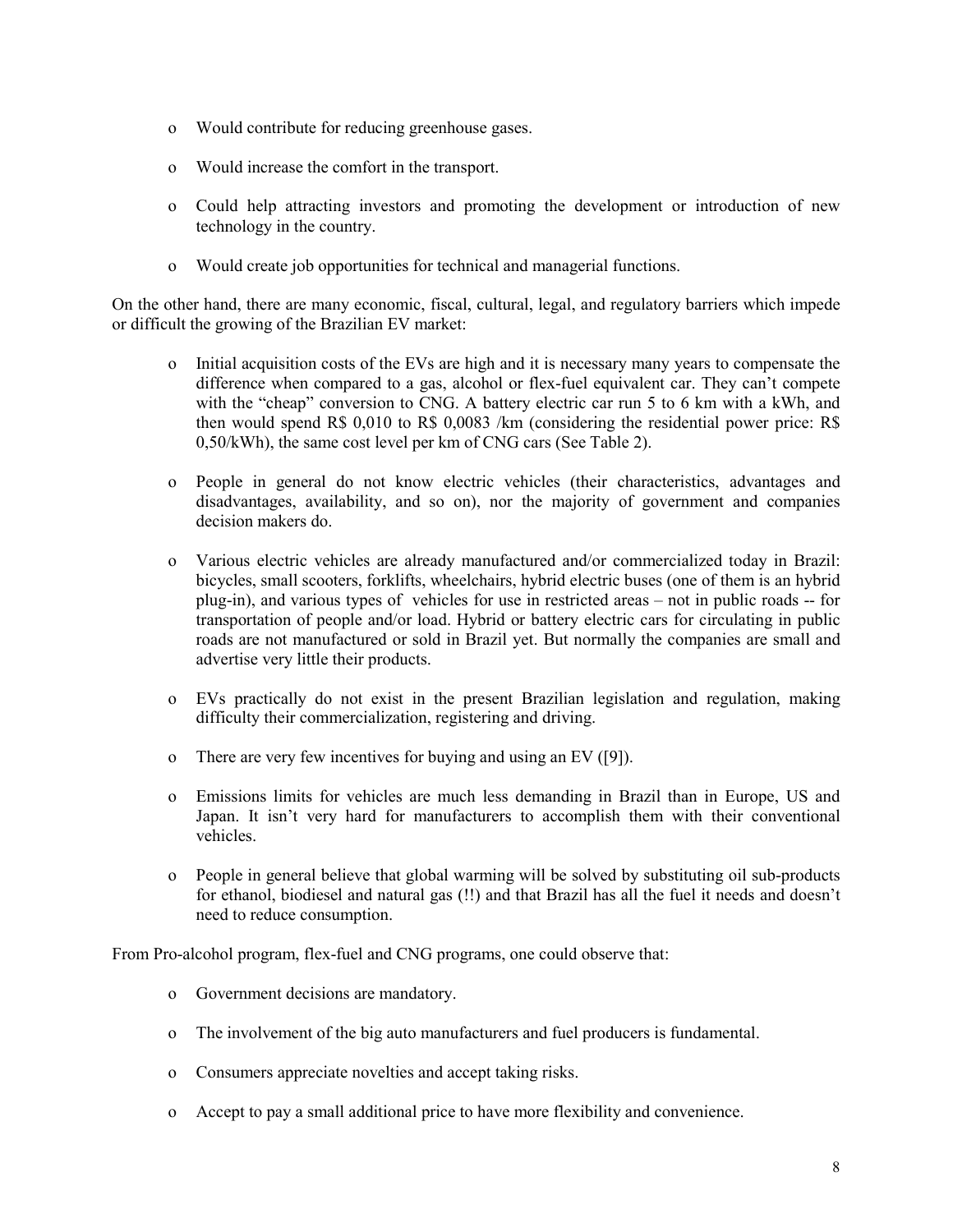- o Are very sensitive to fiscal and other incentives.
- o Support options that give preference for Brazilian fuels.

EVs are growing in many countries and will grow in Brazil too. The trend is towards the adoption of more efficient and clean vehicles. The question is: How to anticipate and improve short and medium term sales?. How to anticipate the future?

Based on the EV advantages, barriers to overcome and lessons learned from the past experiences, one may recommend the following for promoting the EV use in Brazil:

- 1. To develop educational programs for key groups, including the press, industry, educational institutions, the responsible for proposition and approval of laws and regulations, opinion makers, and potential users.
- 2. To advocate fiscal, financing, and other incentives to the development and use of electric driven technology and clean transport.
- 3. To gather and divulge accurate, updated and complete information on electric vehicle technical, political, educational, and market aspects, promoting its diffusion throughout the media.
- 4. To develop programs to promote the electric vehicles rapid development, demonstration and commercialization.
- 5. To promote research and development programs on vehicular electric technology area, standard development inclusive.
- 6. To advocate the implementation in Brazil of vehicle labeling and, after that, the establishment of limits for fuel economy (like, for instance, minimum of 20 km/l of gas).
- 7. To engage electric power companies and Petrobras, as well as the big automakers.
- 8. To stimulate federal, state and municipal governments to include EVs in their government and state-owned fleets.
- 9. To stimulate state and municipal governments to include hybrid electric buses in their transit fleets.
- 10. To review legislation and regulations on vehicles and propose the appropriated updating to eliminate the existent barriers to EV use.

Electric driven technology addresses both energy and environment, two crucial and urgent present world worries. It needs to be understood in all its possibilities, advantages and limitations, in order to really provide all its benefits for people and the society.

## **8. References**

[1] Barata, Germana. "História do petróleo no Brasil (History of petroleum in Brazil)", *Com Ciência*, http://www.comciencia.br/reportagens/petroleo/pet06.shtml in September 1, 2007.

[2] Alvim, Carlos Feu, et alii. "Vendas e Frota de Veículos Otto no Brasil (Sales and Otto vehicles fleet in Brazil)", *Economia & Energia*, Year II, No 7, March/April, 1998, http://ecen.com/content/eee7/vendasfv.htm on September 1, 2007.

[3] Equipe e&e-ONG. "Frota de Veículos diesel no transporte rodoviário (Diesel vehicles fleet in highway transport)", *Economia & Energia*, Year III, No 16, September/October 1999, http://ecen.com/eee16/frotabr.htm and http://ecen.com/eee16/frotabr2.htm on September 1, 2007.